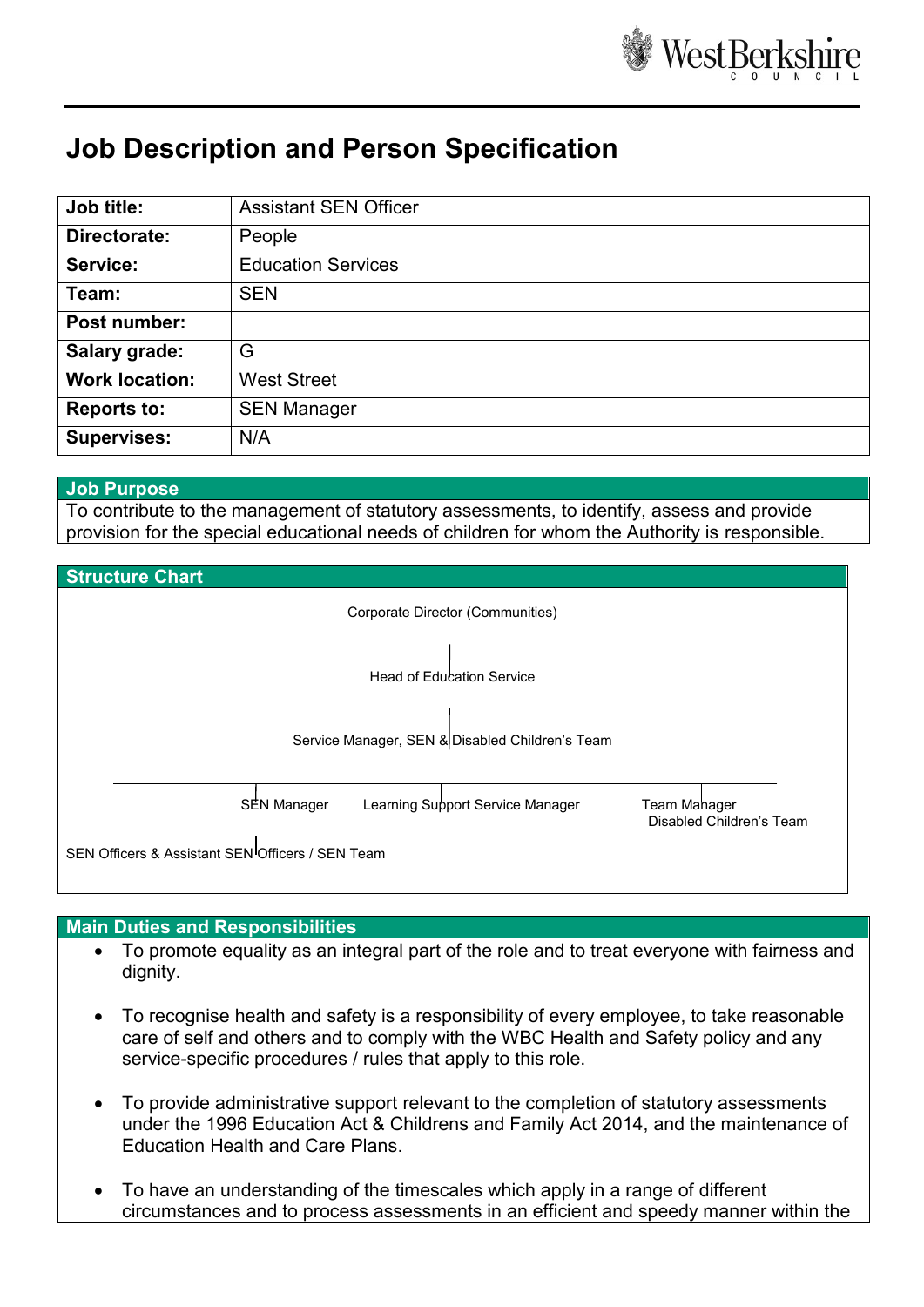

#### **Main Duties and Responsibilities**

statutory time scales.

- To monitor assessment time scales and to provide regular information to the Special Needs Manager as required, alerting him/her to any potential difficulties in meeting timescales.
- To liaise where appropriate with Headteachers, Educational Psychologists, Medical Officers and other professionals on a number of issues including the collation of advice for statutory assessment.
- To receive incoming correspondence, and to respond or redirect material in line with procedures agreed with the SEN Manager.
- To screen all requests for statutory assessment received from schools, ensuring that all information likely to be required by the SEN Panel has been submitted, before putting cases forward to the Panel. To request any outstanding information from Headteachers.
- To demonstrate a sensitive and supportive attitude when processing material relating to multi-professional assessment procedures and when dealing directly with parents and professionals. To ensure that information is handled confidentially at all times.
- To support with administrative work relating to pupil admissions to West Berkshire special schools, resourced schools and Pupil Referral Units.
- To support with the admission of EHCP pupils to West Berkshire mainstream schools, liaising with the Admissions Officers, particularly relating to secondary transfer procedures.
- To support the SEN Team to ensure that all pupils requiring annual reviews have been identified and that trigger letters have been sent.
- To deal with administrative work relating to Annual Reviews of EHCP pupils.
- To maintain and update accurate manual and computerised records of pupils attending specialist schools or resources, including West Berkshire pupils placed in other LEA provision or in non-maintained schools.
- To collate and present statistical information about pupils' special educational needs, using spreadsheet software as appropriate.
- To draft letters relevant to cases as required by senior officers.
- To provide general support to senior officers on case work matters, including provision of briefing notes and case summaries. To be aware of and anticipate potential problems relating to individual cases and to alert senior officers.
- To undertake any other tasks as the Director of Education may from time to time reasonably require.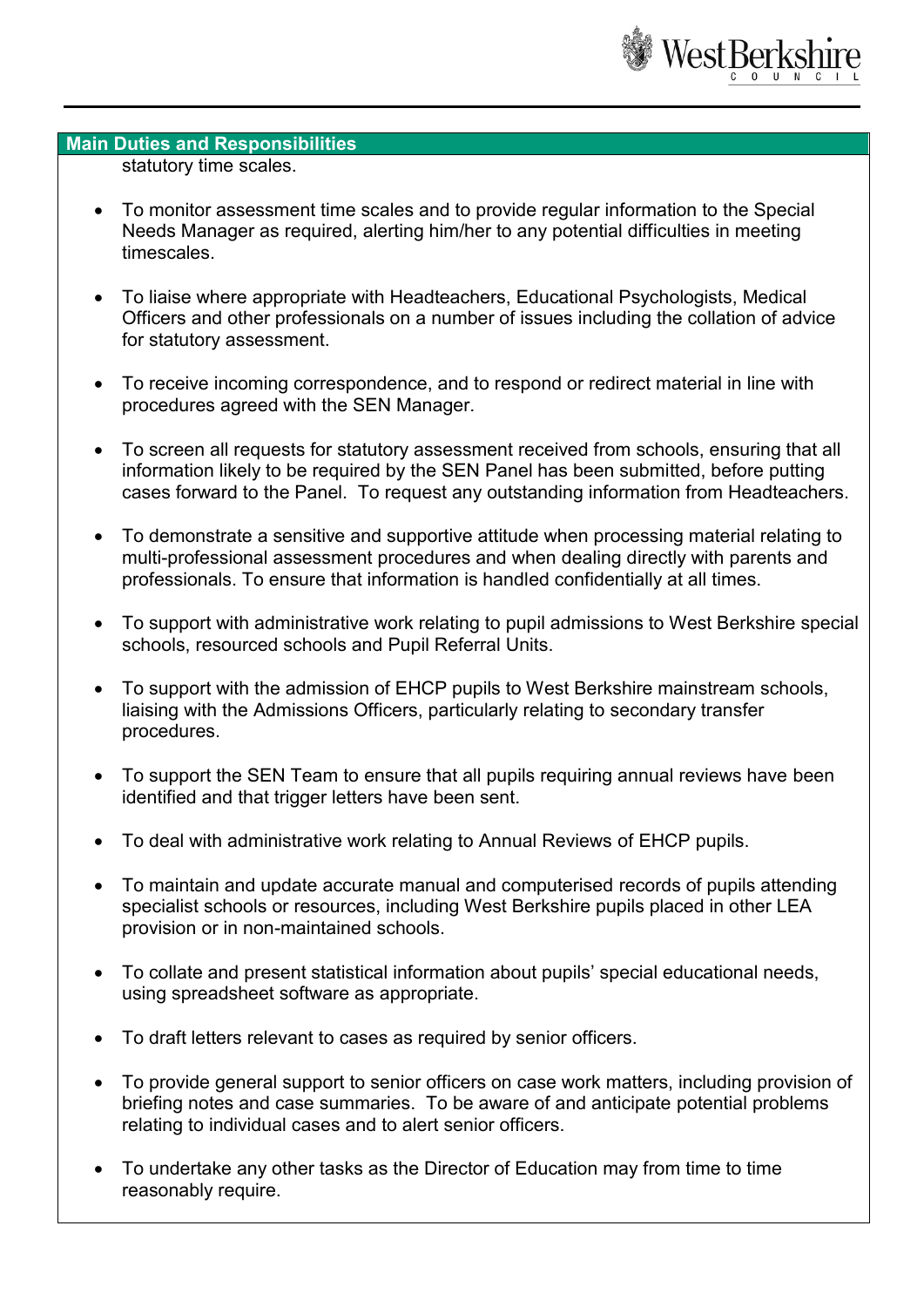

### **Scope** (impact on/control of resources, people, money etc)

## **Impact**

The postholder will act as an Assistant SEN officer which is a high volume, customer-focused function, with statutory deadlines to meet and a statutory Tribunal to which parents can appeal, and as a case worker, dealing with administrating complex cases.

#### **Budget**

The postholder will not have direct budget management responsibility.

| <b>Person Specification</b>                                                                              |        |                         |  |  |
|----------------------------------------------------------------------------------------------------------|--------|-------------------------|--|--|
| <b>Qualifications</b>                                                                                    |        | <b>Desirable</b>        |  |  |
| Education to A level or equivalent                                                                       |        |                         |  |  |
| Professional qualification in Education                                                                  |        |                         |  |  |
| <b>Experience</b>                                                                                        |        |                         |  |  |
| Experience of working with parents and families                                                          |        | 1                       |  |  |
| Experience of multi agency working                                                                       | D      | $\overline{2}$          |  |  |
| <b>Knowledge and understanding</b>                                                                       |        |                         |  |  |
| Working knowledge of a range of SEN and disabilities                                                     |        | 1                       |  |  |
| Knowledge of the Children and Families legislation including the SEN<br><b>Code of Practice</b>          |        | $\overline{1}$          |  |  |
| Knowledge of other related legislation, including legislation governing                                  |        | $\overline{2}$          |  |  |
| Adult Social Care, the Children Act and safeguarding processes                                           |        |                         |  |  |
| Knowledge of the Equality Act particularly in relation to children and<br>young people with disabilities |        | 3                       |  |  |
| <b>Skills and abilities</b>                                                                              |        |                         |  |  |
| Ability to use Outlook, and a web browser to access information                                          |        | 1                       |  |  |
| Basic ability to use Microsoft Office (Word, Excel, PowerPoint etc)                                      | Ε<br>E | $\overline{2}$          |  |  |
| Good level oral communication skills including the ability to                                            | E      | 3                       |  |  |
| communicate effectively in a variety of situations, face-to-face,                                        |        |                         |  |  |
| telephone or large group                                                                                 |        |                         |  |  |
| Excellent written communication skills including ability to draft clear and<br>concise plans             |        | $\overline{4}$          |  |  |
| Interpersonal skills: the skills to relate effectively to parents,                                       |        | 5                       |  |  |
| professionals and colleagues                                                                             |        |                         |  |  |
| IT skills including ability to use Microsoft Office software                                             |        | 6                       |  |  |
| Ability to use SEN Module of Capita One system and RAISE system.                                         | D      | 1                       |  |  |
| <b>Work-related personal qualities</b>                                                                   |        |                         |  |  |
| Tact and diplomacy; the ability to deal with sensitive and confidential                                  | Е      | 1                       |  |  |
| issues that require a variety of approaches                                                              | E      |                         |  |  |
| Ability to remain effective and professional in challenging and difficult                                |        | $\overline{2}$          |  |  |
| situations                                                                                               |        | 3                       |  |  |
| Ability to establish good working relationships                                                          |        | $\overline{\mathbf{4}}$ |  |  |
| The ability to set and meet deadlines                                                                    |        |                         |  |  |
| Ability to work independently and on own initiative, requiring minimal<br>supervision                    |        | 5                       |  |  |
| Well organised and methodical                                                                            |        | $6\phantom{1}$          |  |  |
| Ability to work in a pressurised environment                                                             |        | $\overline{7}$          |  |  |